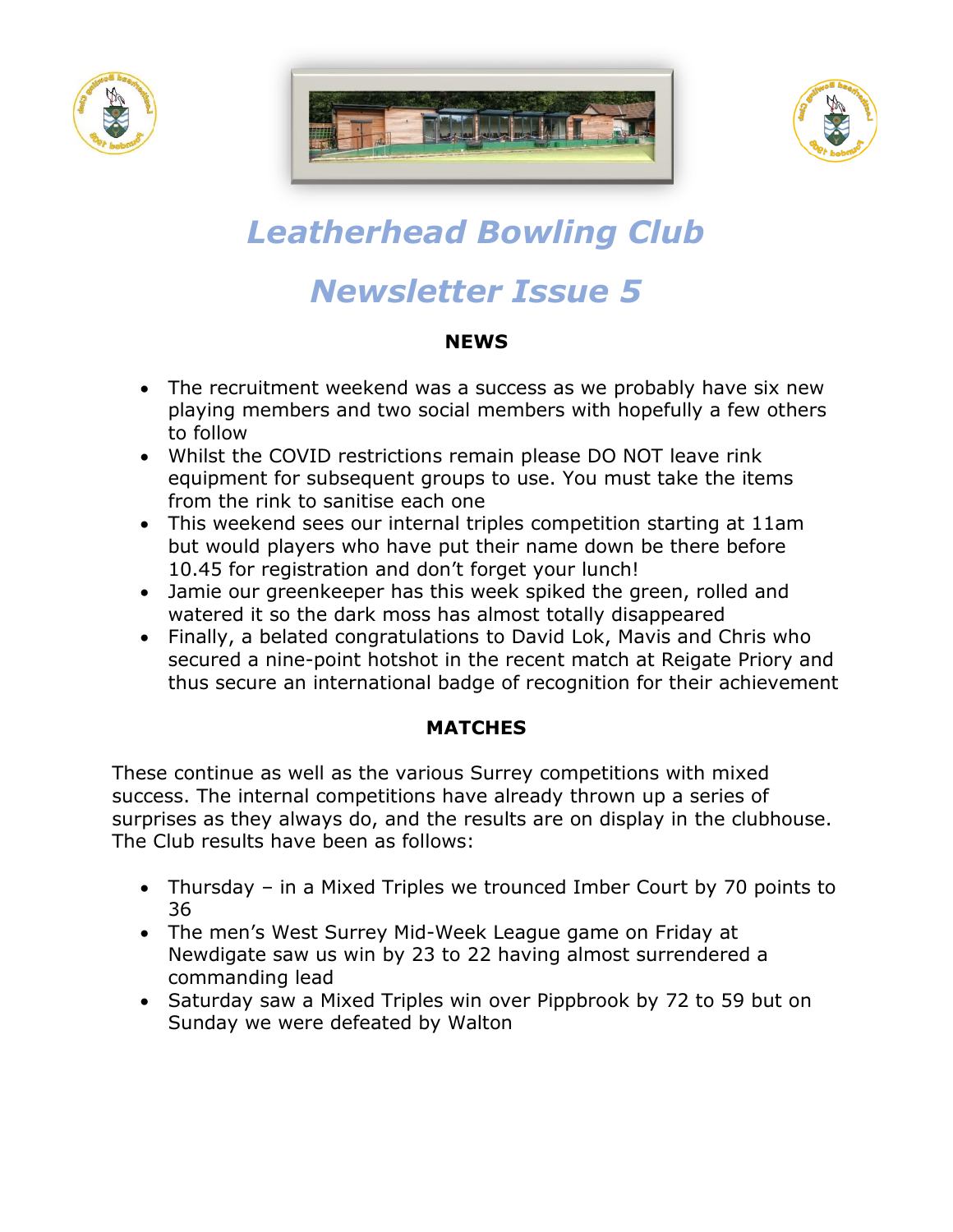#### **CAPTAINS' CORNER**

**Desta** and **David** are delighted with the start of the season with an excellent match record to date and the success of the new members initiative. They would however like to see many more playing members put their names down for matches against other clubs. Not only is this a most enjoyable experience it is also a way of improving one's game in a slightly more competitive situation and to get to know more of the other members. Availability sheets are on the clubhouse notice boards

#### **100 Up**

*Mike "The Champ" Edger*

This has concluded and congratulations to Mike Edger on a runaway victory with Dave Telfer and Steve Little unable to be separated for second place on countback.

Our thanks to Chris for organising the event so well to kickstart the new season

#### **FORTHCOMING MATCHES**

Thursday 3rd a Mixed team of three Triples play Mole Valley Police at home – 6.15pm